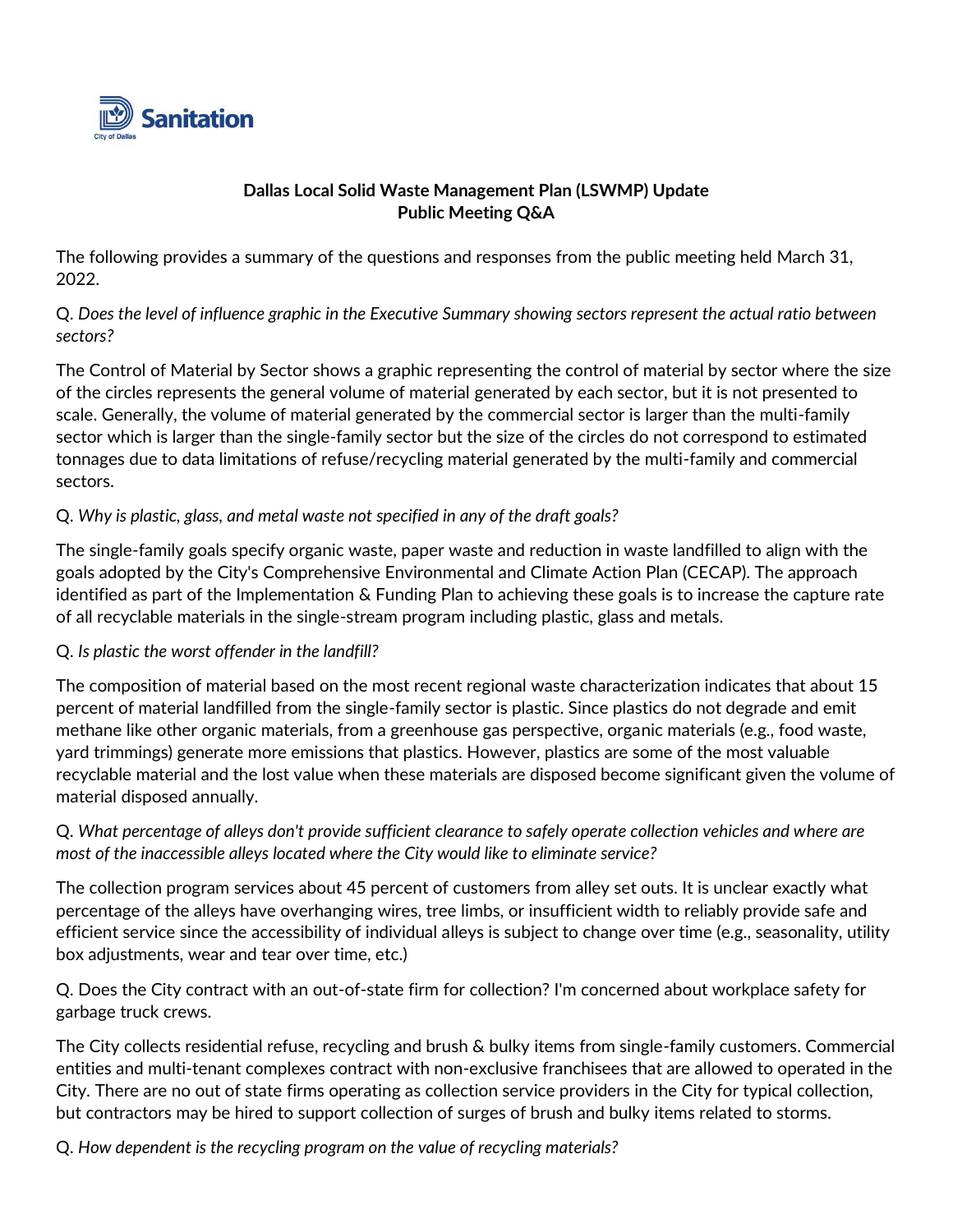

Recycling collected is processed at the FCC Materials Recovery Facility, and the City receives a revenue share of the materials sold; however, the recycling program is not dependent on the value of recycling materials (e.g., if recycling commodities markets decrease in value, it will not impact the City's ability to deploy crews to collect recycling and have it processed for sale. In fact, if the values of materials decrease, the City is not required to pay a recycling processing fee based on the terms of the agreement at the FCC Materials Recovery Facility).

# Q. *Does the City own and operate its trash collection fleet/vehicles?*

The City's collection crews are staffed by City employees and some temporary laborers. The collection equipment is owned by the City, as well.

Q. *What are the working available hours for the HCCC, and if we go when it is closed can the County staff turn us away?*

The Dallas County Household Chemical Collection Center (HCCC) is open to receive material on Tuesday from 9:00 am -7:30 pm, Wednesday 8:30 am - 5:00 pm, Thursday 8:30 am to 5:00 pm and the second and fourth Saturdays of each month from 9:00 am - 3:00 pm. The days when the HCCC is closed to receiving material (e.g., Monday, Friday, and every other Saturday) are when operators are packaging materials and coordinating with contractors to collect them for transportation to recycling or disposal. Given the space constraints at the HCCC, the entire facility is required to safely and efficiently package and ship out materials and there is no capacity to receive customers during those times.

# Q. *Will there be separation of brush/yard waste at the transfer station or landfill?*

To achieve the goals proposed as part of the LSWMP Update the City must separately collect brush and bulky items so the brush and yard trimmings can be separately processed.

Q. *Are there plans to build new transfer stations to accommodate additional waste streams? If so, will their placement be spread where needed rather than areas with lower incomes?*

As part of the Implementation & Funding plan, the City will improve the transfer stations to maintain the high level of service provided to residents (e.g., residential drop-offs), maximize the existing capacity and seek to expand Bachman to accommodate multiple material streams including refuse, recycling, yard trimmings/brush and bulky items. If the City determines that relocating or constructing a new facility is necessary to achieve the LSWMP Update goals and objectives, there will be a dedicated stakeholder engagement process to determine the most equitable location for such a facility.

Q. *Will existing transfer stations need to be closed for residential drop-offs while updates are being made? If so, how will the City compensate for this,(e.g.,. special or free collections by resident requests or expanding Code Compliance community cleanups?)*

The City will explore construction phasing plans to maintain the continuity of service with any future expansion projects. If current services for residents are temporarily suspended, the City will identify alternative approaches to provide customers an outlet to self-haul material during that time.

Q. *What has been the response/feedback from the building owners and managers association on strategies outlined for commercial recycling and possible future organics diversion? Has data been requested from them or shared by them about current diversion efforts voluntarily being undertaken by their member businesses?*